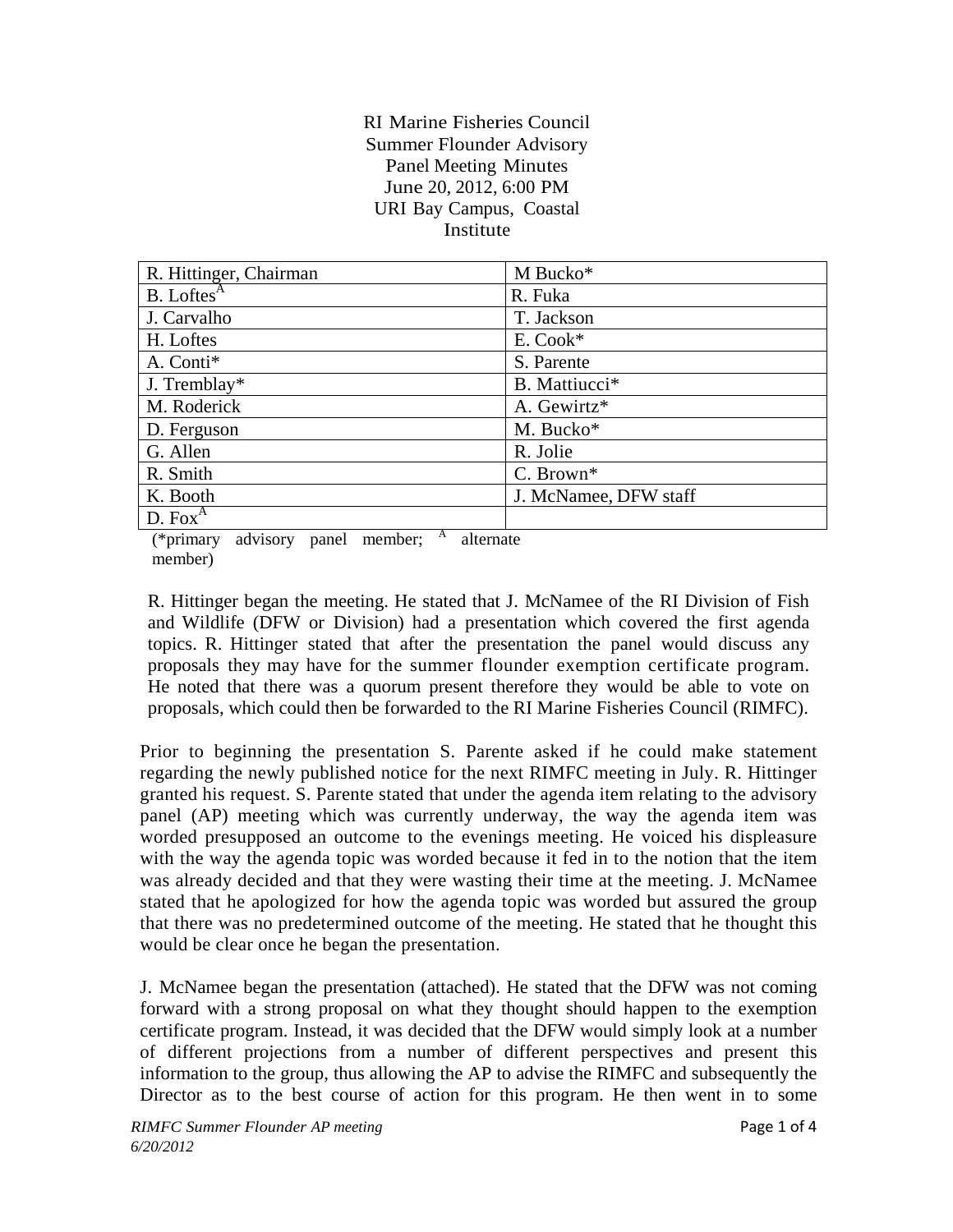background information which was useful for the subsequent analyses, which was followed by a number of different analyses. The take home point from all of the projections was that there was a strong possibility that landings would increase in the summer period, but depending on what the allocation was for that period determined how it would affect either a closure, a decrease in possession limit, or if it would prevent an increase in possession limit. J. McNamee ended the presentation at this point.

B. Loftes began the discussion by stating that one way to improve the program was to remove the requirement that the exemption certificate be tied to the vessels federal permits. He also noted that the possession limit doesn't increase much beyond 100 pounds in the majority of summers, so the aggregate program isn't too much of an issue. In addition, there are gear triggers that need to be considered by commercial fishermen that keep them form availing themselves of the aggregate program. He concluded his comments by stating that he felt this was simply the DEM trying to clear the way for catch shares.

C. Brown noted that removing the exemption certificate program could create closures in the fishery, and his fear was that these closures would increase discards during a time when there was going to be accountability for all mortality, not just landings. A. Conti added that just because there is an aggregate limit and a vessel catches their weekly allowance in one day doesn't mean they will stay home, so if a lot of new people are taking part in the aggregate, the discard problem will still exist.

J. Carvalho noted that all of the projections done by the DFW account for the existence of an aggregate program. He stated that one way to solve some of the summertime issues was to end the summer aggregate program.

At this point, R. Hittinger noted that there was a pre-submitted proposal that was up for discussion (attached). This proposal was submitted at a November 2011 public hearing and was now coming forward for vetting. R. Fuka gave a brief introduction, but stated that while this proposal came from the RI Fishermen's Alliance (RIFA), he noted that his organization was equally split on the proposal, some disagreeing with it. He turned it over to J. Carvalho for presenting the proposal. In summary the program was about creating equity amongst RI fishermen. The proposal removed the exemption certificate requirement for RI residents, but kept it in place for the non-residents who currently had them. By doing this all RI residents would be treated equally in the summer flounder fishery while fishing in state waters. He followed with a comment that he felt the RIMFC never had any right to develop this program as they created a property right. J. Carvalho concluded that he felt his proposal was a good one, but it could not be implemented alone. There were other aspects of the summer flounder fishery that needed to be addressed first, most notably the termination of the summertime aggregate, and setting one reasonable possession limit for the whole year. He stated that until these issues were addressed, status quo was in order for this program.

*RIMFC Summer Flounder AP meeting* **Page 2 of 4 Page 2 of 4** *6/20/2012*  B. Loftes began the discussion on this proposal. He stated that out-of-state boats had historically landed a lot of fluke in RI and therefore had a claim to some of RI's quota. He stated that he also didn't like the inequity that currently existed as noted by J. Carvalho,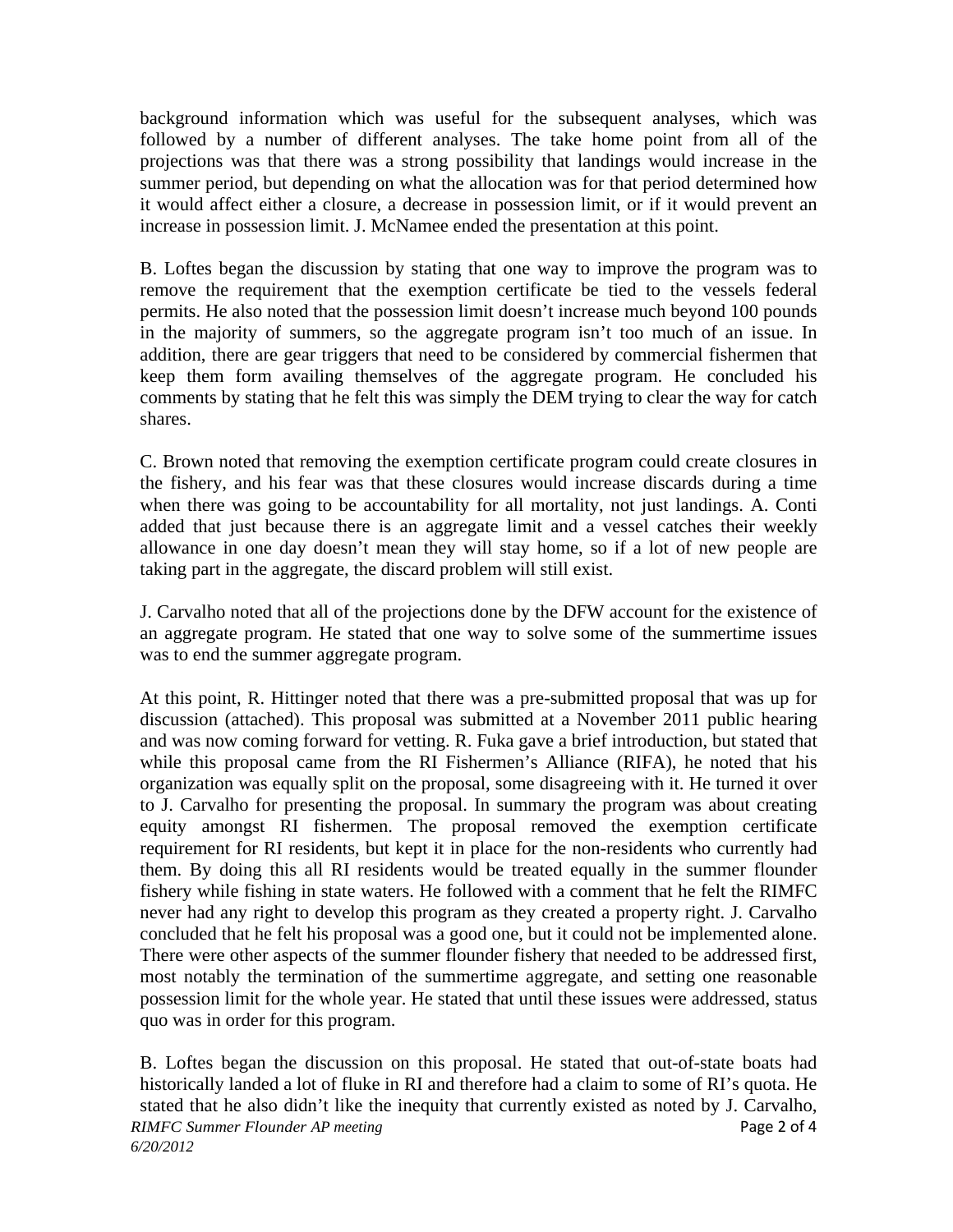but he felt there were better ways of solving that issue without getting rid of the program. His fear was if they terminated the exemption certificate program, catch shares would be next.

B. Mattiucci stated that the program was working well as it protected the inshore summer fishery, which he felt needed to be recognized as the large economic benefit it was to the state.

K. Booth posed the question of what the right possession limit would be to protect the inshore fishery enough to allow the removal of the program. There was discussion on this question but it did not result in a conclusion. From this discussion a second option arose. The idea was brought forward to give out the inactive permits noted in the presentation. K. Booth wondered if there was a mechanism to do this, but several AP members voiced support for this idea.

D. Fox stated that he thought if the quota were more constrained, which he thought was a very real possibility, the group wouldn't be so quick to talk about reactivating a bunch of latent permits.

C. Brown stated that the analyses focused on the summer period, but there was a danger in the winter fishery as well, as he felt there would be a lot of out-of-state effort that would come in to the winter fishery. He was also concerned about reciprocity issues with other states, as this could create a hindrance for RI fishermen fishing out of state.

R. Hittinger noted that another proposal had come forward that evening from the RI Commercial Rod and Reel Association (attached). S. Parente presented the proposal. In summary the proposal was opposed to ending or modifying the current exemption certificate program. The proposal gave several reasons for the opposition including the fact that it was a safeguard for the summer fishery, they thought it was dangerous to add another variable in to a period of time where they had just reopened a seven day a week fishery as well as increasing the weekly limit for the summertime aggregate program, and they also stated that individuals had value added to their businesses by having an exemption certificate and until more was known about the economic consequences of changing the certificates status, it should not be modified.

G. Allen stated that his organization, the RI Saltwater Anglers Association, had submitted a statement he wanted to add to the record. R. Hittinger asked G. Allen to give the statement (attached). In summary, G. Allen stated that his organization was opposed to removing the exemption certificate program.

At this point R. Hittinger asked if there were any further discussion. Hearing no new proposals or further discussion, R. Hittinger asked if anyone wanted to make a motion to provide advice from the AP to the RIMFC. **R. Mattiucci made a motion to recommend not eliminating or modifying the summer flounder exemption certificate program. The panel voted to approve the motion 8 – 0, with no objections or abstentions noted.**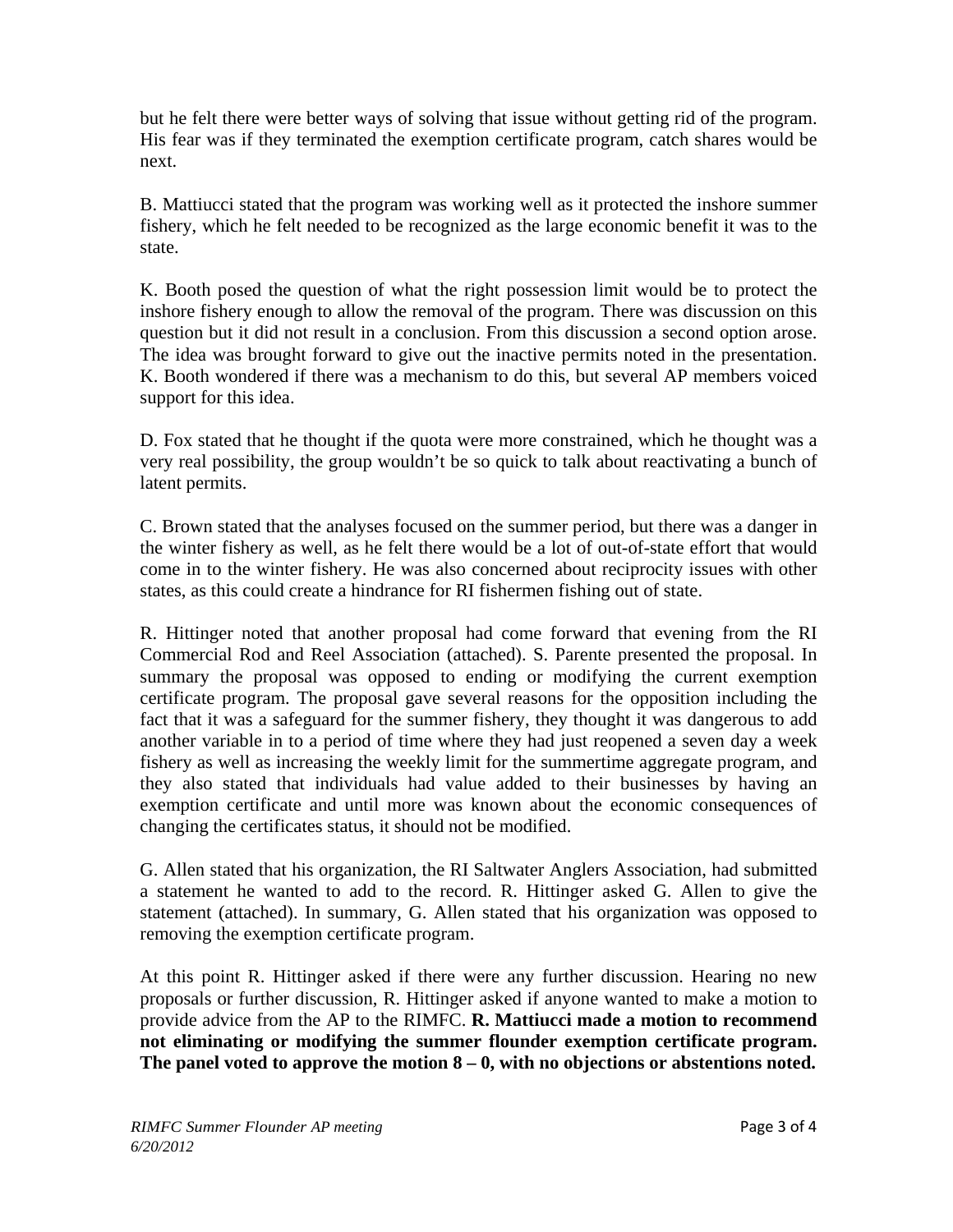R. Hittinger asked if there were any further discussion. M. Bucko stated that the equity issues mentioned during the meeting were important. He thought they should be addressed and he thought they could be addressed by a workshop on this issue. R. Smith followed along this line of thinking and stated that he thought in the near term some of these issues could be resolved by engaging the Industry Advisory Committee (IAC) on this topic to see if they could figure out a way to activate some of the existing latent permits and give them to residents who had lost there permits or never received one even though they were qualified. D. Fox agreed with this and stated that he thought they could develop a system like they have with licensing and they could build in exit:entry ratios for the permits to be protective of the existing summer flounder fishery.

R. Hittinger adjourned the meeting at this point.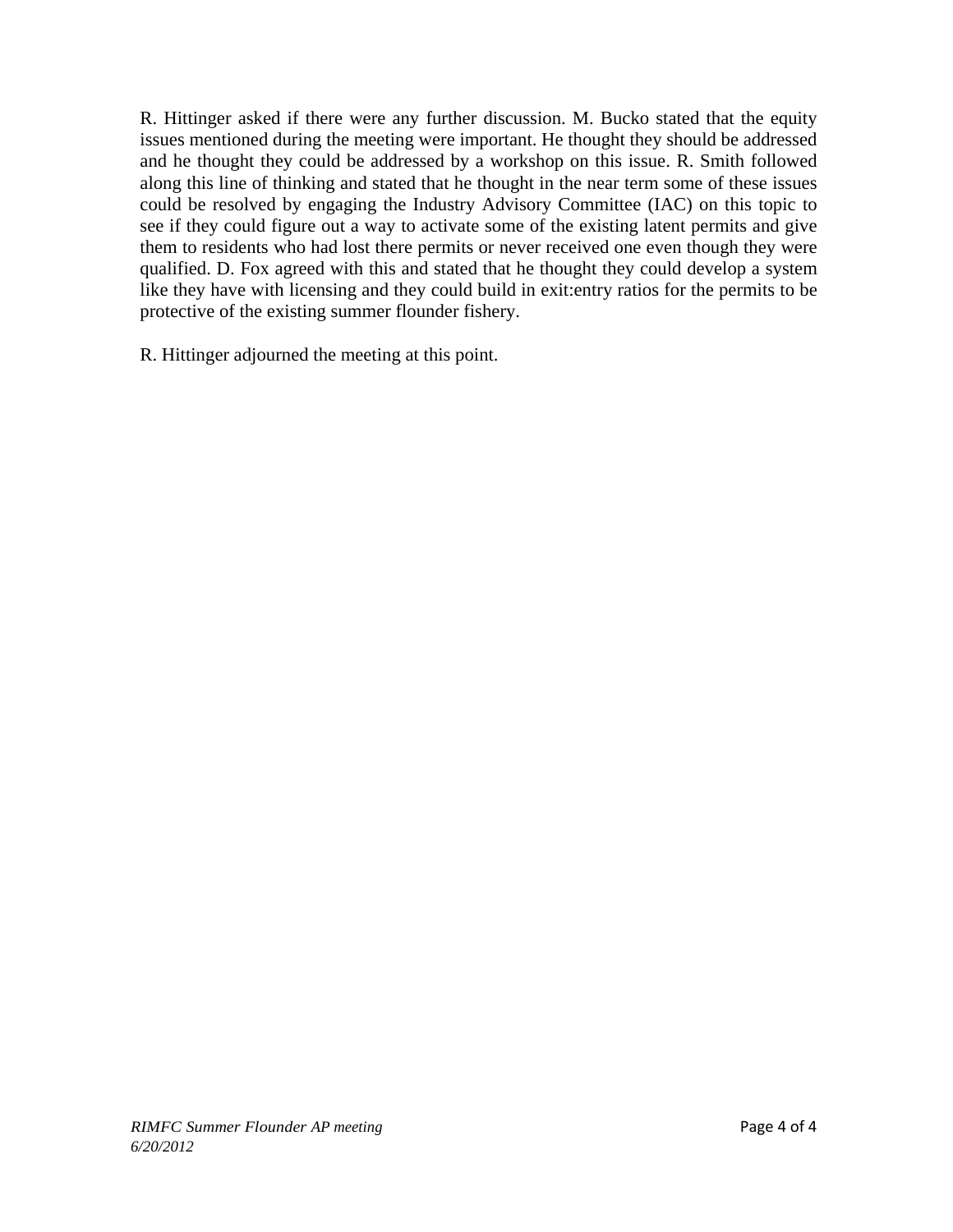## **RIMFC Summer Flounder Advisory Panel**

**RI Summer Flounder Exemption Certificate Discussion**



DFW has decided to not advocate strongly for a complete removal of exemption cert program at this time

Instead will present a number of analyses and provide fishing community with the information for consideration and advice

Current meeting is to: Follow through on an item from November 2011 public hearing

RIMFC requested a meeting to discuss this topic

There was a proposal that came forward during hearing that needed to be vetted

1

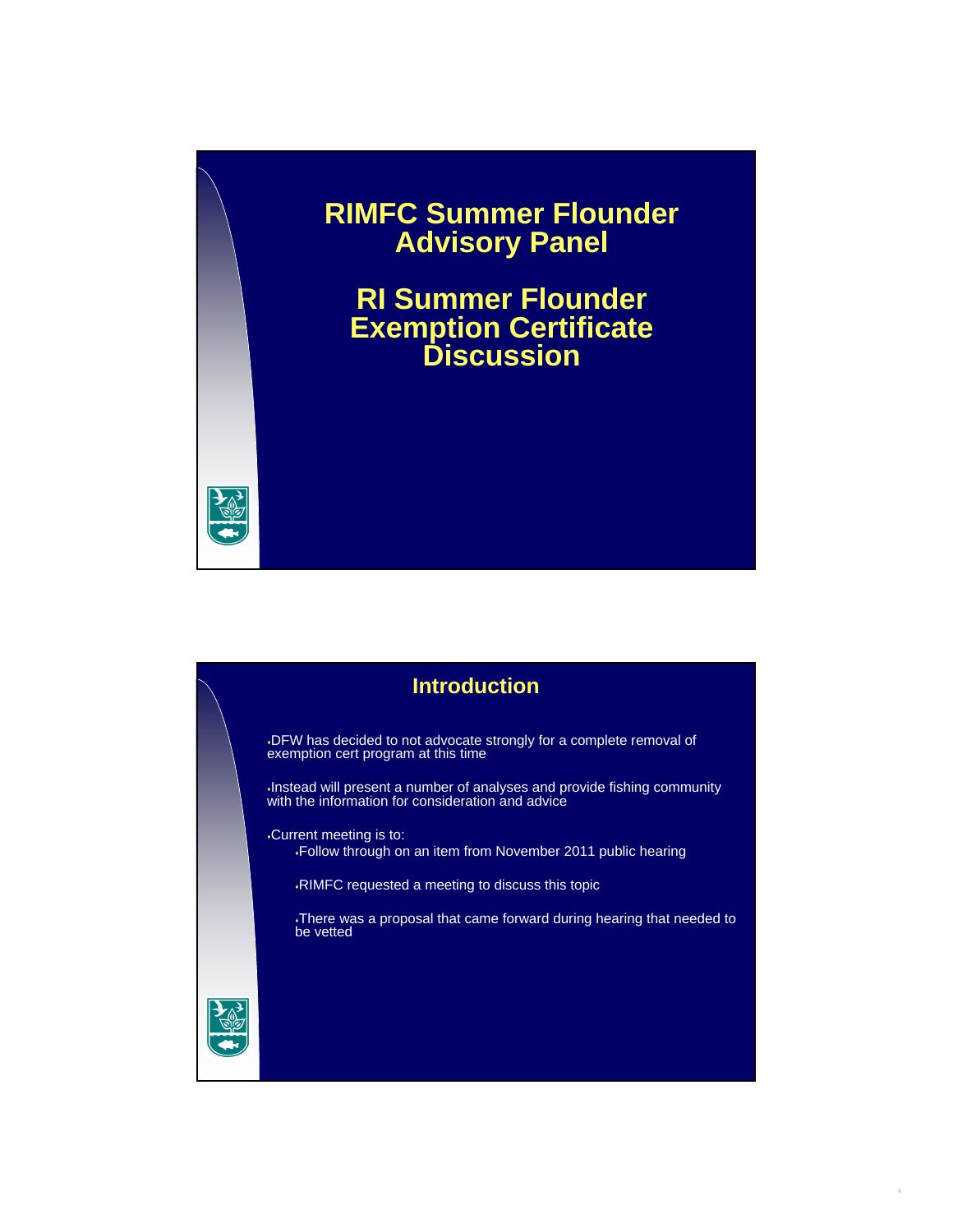

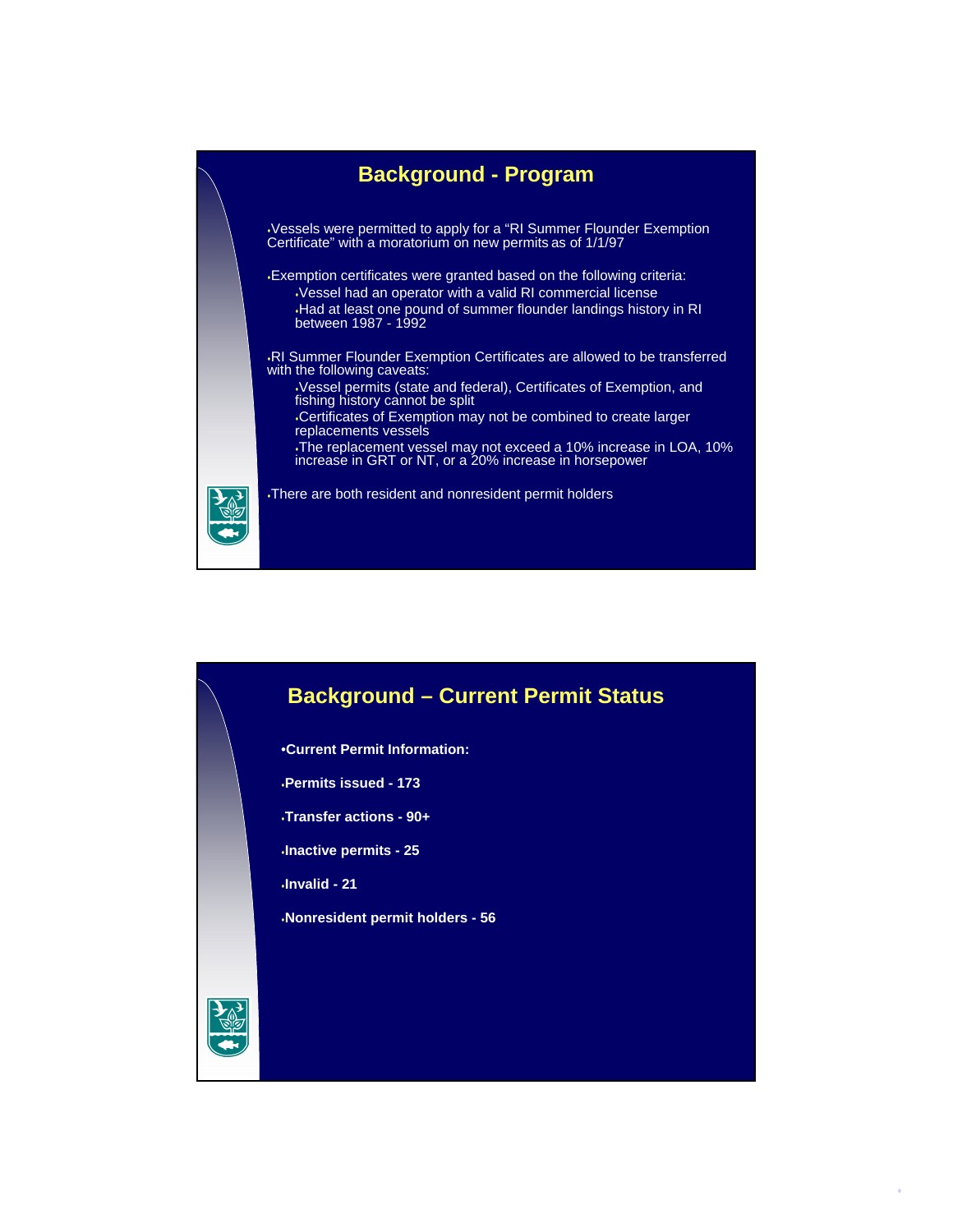| <b>License</b><br><b>Category</b>                     | # of<br><b>Licenses</b> | # Landing<br><b>Fluke</b> | % Active in<br><b>Fishery</b> |
|-------------------------------------------------------|-------------------------|---------------------------|-------------------------------|
| <b>MPL</b> (Resident<br>Only)                         | 862                     | 353                       | 41%                           |
| <b>PEL w/RFF</b><br><b>Residents</b><br>Non-Residents | 263                     | 149<br>99<br>50           | 57%                           |
| CFL w/RFF<br>(Residents)                              | 18                      | 9                         | 50%                           |
| <b>Resident</b><br>Landing<br><b>Permits</b>          | 43                      | 13                        | 30%                           |
| Non-Res<br>Landing<br><b>Permits</b>                  | $\overline{7}$          | 6                         | 86%                           |
| Totals                                                | 1175                    | 521                       | 44%                           |
| <b>Residents</b><br><b>Non-Residents</b>              |                         | 465<br>56                 |                               |

| <b>Background- Gear Activity</b>                 |               |                     |  |  |
|--------------------------------------------------|---------------|---------------------|--|--|
| Gear info for 2009 - 2011, state logbook and vtr |               |                     |  |  |
| .Filtered for summer months (May - October)      |               |                     |  |  |
|                                                  |               |                     |  |  |
| Gear Type                                        | Pounds Landed | % of Total Landings |  |  |
| <b>RR</b>                                        | 718338.01     | 27.91046252         |  |  |
| <b>OTHER</b>                                     | 1855385.05    | 72.08953748         |  |  |
|                                                  |               |                     |  |  |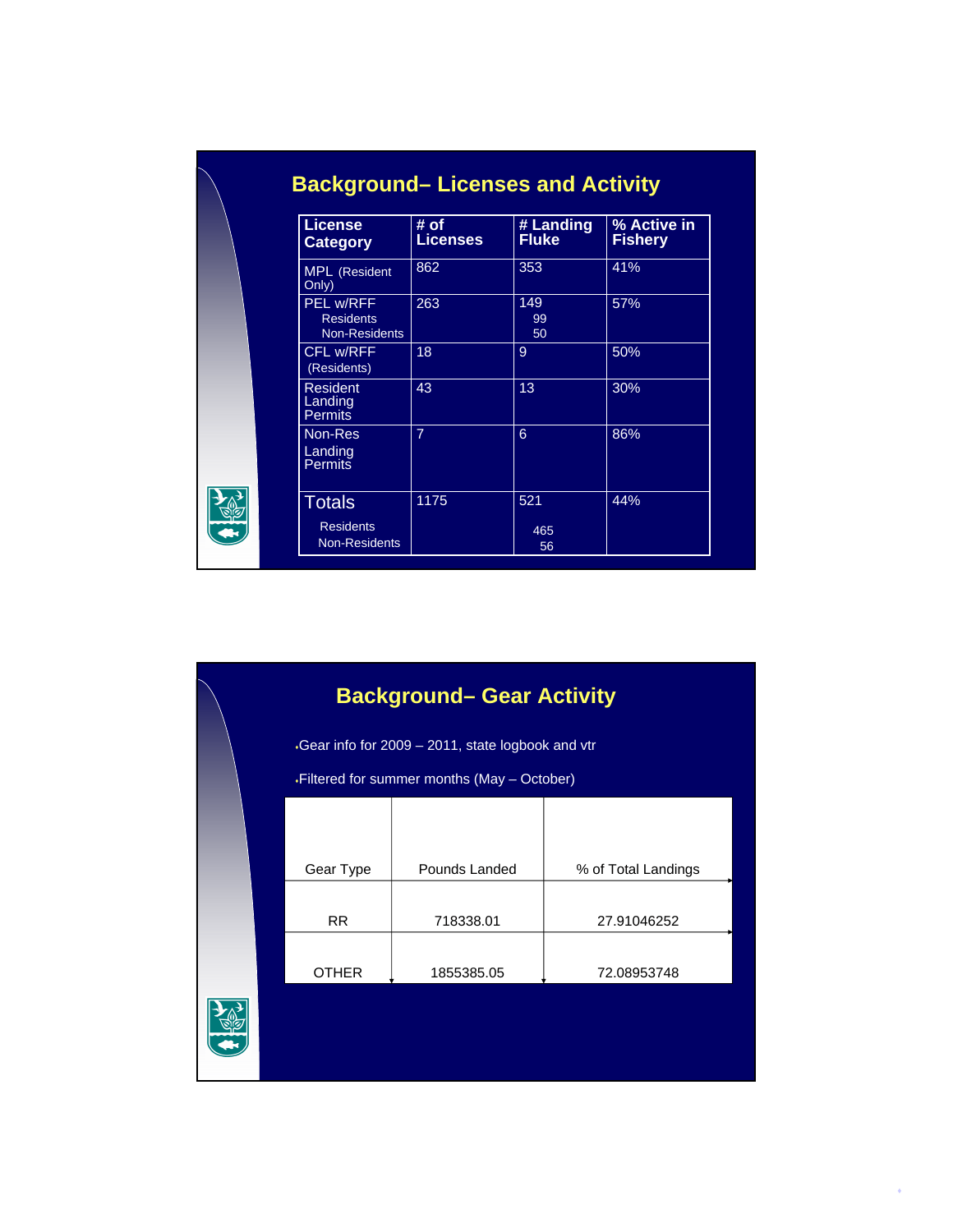

## **Summer Flounder Landings Impact Analysis**

Analysis accounting for landings

Assumptions:

All trips that landed approx 100 lbs (95 – 105 lbs, 26% of all events) could land a full aggregate amount if able

All fishers would decrease trips to 1 per week at max aggregate amount

Currently only land ½ weekly limit

This could potentially result in an increase of 50% more landings

Likely would result in remaining at low poss lim or early closure in 2010

Likely no closure in 2011, but would prevent any poss limit increase

Likely create either a drop in possession limit or early closure in 2012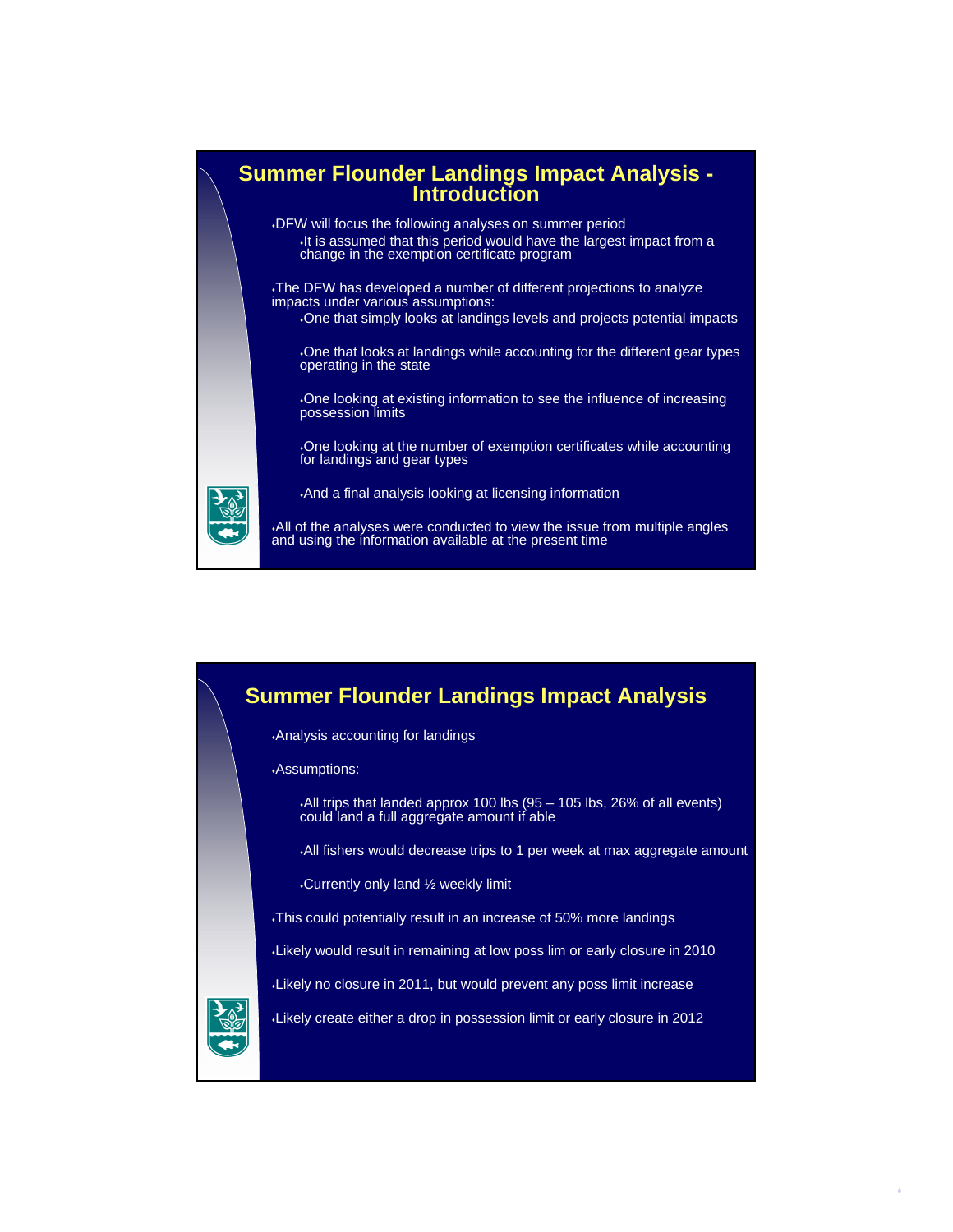



5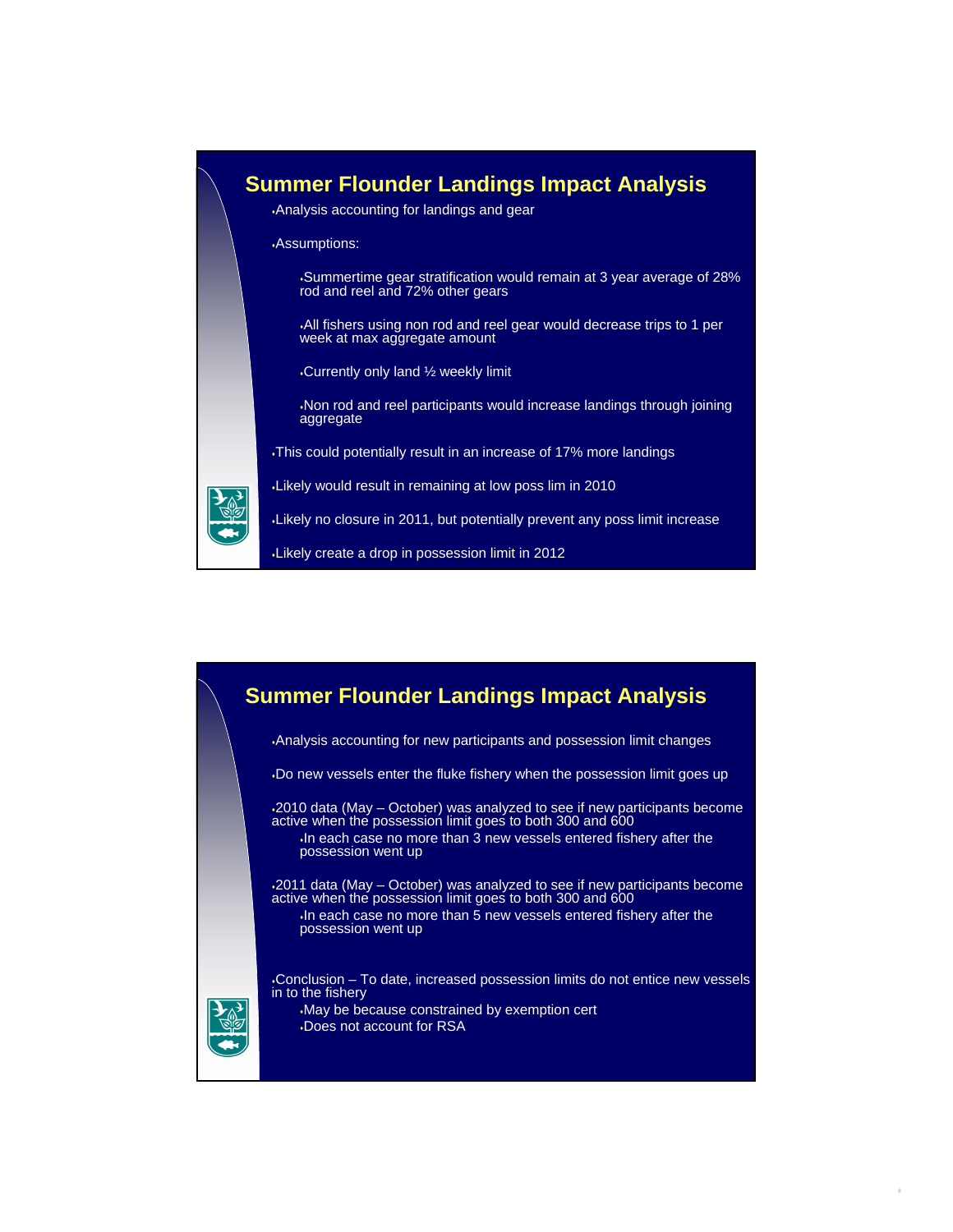

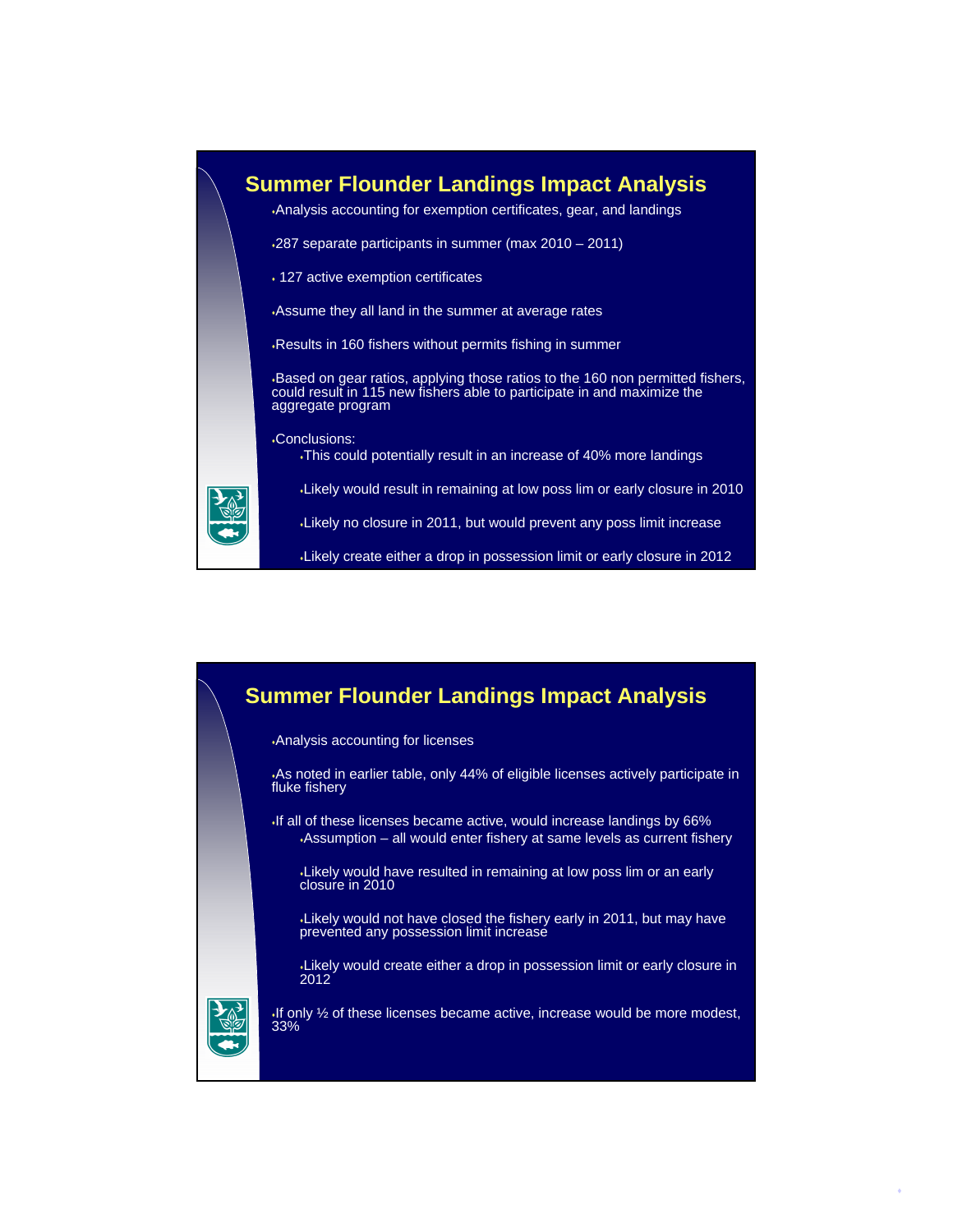



7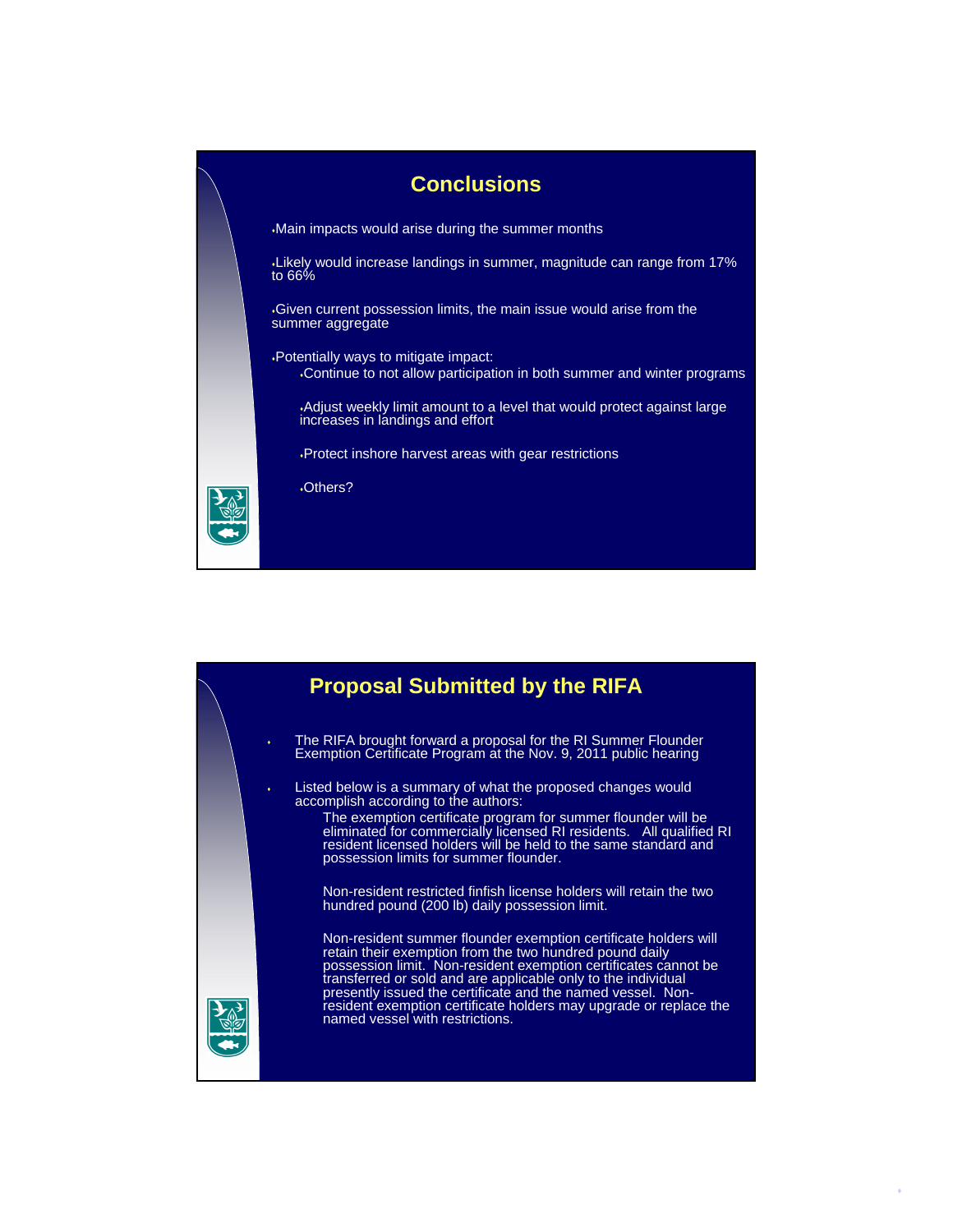The following proposed language changes are for the Rhode Island Summer Flounder Exemption Certificate Program as found in **Rhode Island Marine Fisheries Statutes and Regulations, Part VII, Minimum Sizes of Fish/Shellfish**. Listed below is a summary of what the changes will accomplish.

- 1. The exemption certificate program for summer flounder will be eliminated for commercially licensed RI residents. All qualified RI resident licensed holders will be held to the same standard and possession limits for summer flounder.
- 2. Non-resident restricted finfish license holders will retain the two hundred pound (200 lb) daily possession limit.
- 3. Non-resident summer flounder exemption certificate holders will retain their exemption from the two hundred pound daily possession limit. Non-resident exemption certificates cannot be transferred or sold and are applicable only to the individual presently issued the certificate and the named vessel. Non-resident exemption certificate holders may upgrade or replace the named vessel with restrictions.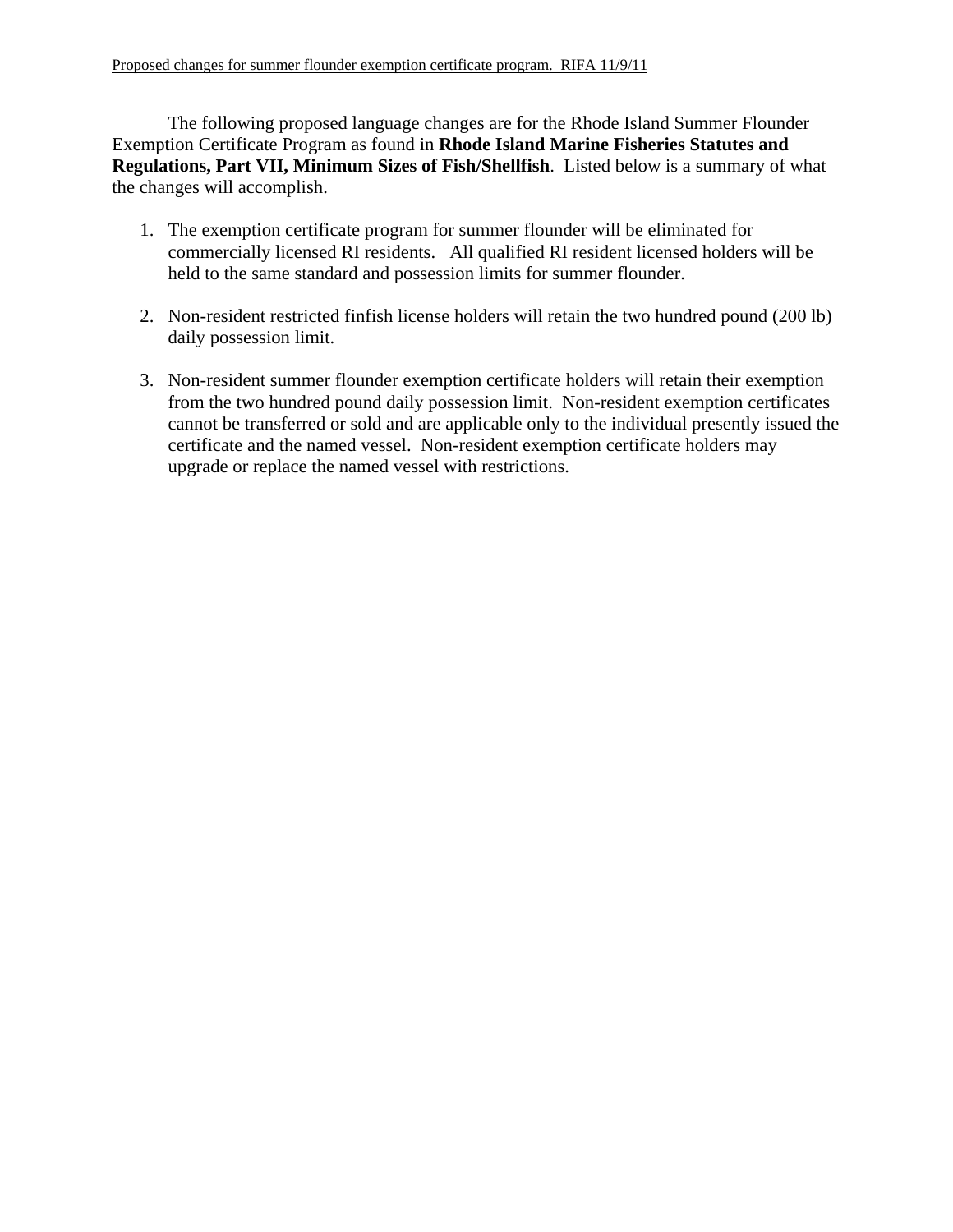**7.7.6 Non-Resident Possession Limit – No non-resident commercially licensed under RIGL 20-2.1-6 and 20-2.1-7 shall possess, offer for sale or sell in excess of two hundred (200) pounds of summer flounder** *Paralichthys dentatus***, in any calendar day, in the State of Rhode Island. Provided however, that the two hundred pound possession limit shall be waived for every nonresident that has been issued a Non-Resident Exemption Certificate for summer flounder.** 

**7.7.7 Non-Resident Exemption Certificate – For every non-resident and named vessel issued an exemption certificate by Fish and Wildlife prior to January 1, 2012, the following rules apply.** 

- **(a) A certificate of exemption issued by the Division is valid only for the individual and named vessel to which it was issued.**
- **(b) A certificate of exemption shall not be pledged, mortgaged, leased, attached, transferred or sold and shall possess no property right of exchange.**
- **(c) Upgrading or Replacement Vessels: A vessel owner possessing an exemption certificate wishing to upgrade or change the named vessel shall apply to the Division for approval and provide to the satisfaction of the Division, proof that the upgrade or applicant vessel is replacing the vessel named in the exemption certificate.**
- **(d) The exemption certificate holder shall supply credible written evidence verifying that the upgraded or replacement vessel is fully owned by the exemption certificate holder. Proof of full ownership of both vessels is required and ownership shall be determined solely by an issued and valid US Coast Guard documentation or state registration.**
- **(e) The upgraded or replacement vessel shall not exceed a 10 percent increase in length overall (LOA), a 10 percent increase in gross registered tonnage (GRT) or net tonnage (NT), or a 20 percent increase in horsepower of the named vessel as issued on the initial exemption certificate.**

## **(RIMFC REGULATION) [Penalty - Part 3.3; (RIGL 20-3-3)]**

**7.7.6 Moratorium on the Landing of Summer Flounder -- No person shall possess, land, sell, or offer for sale in excess of two hundred (200) pounds of summer flounder** *Paralichthys dentatus***, in any calendar day, in the State of Rhode Island or the jurisdictional waters of the state without a summer flounder exemption certificate issued by Fish and Wildlife and a valid Rhode**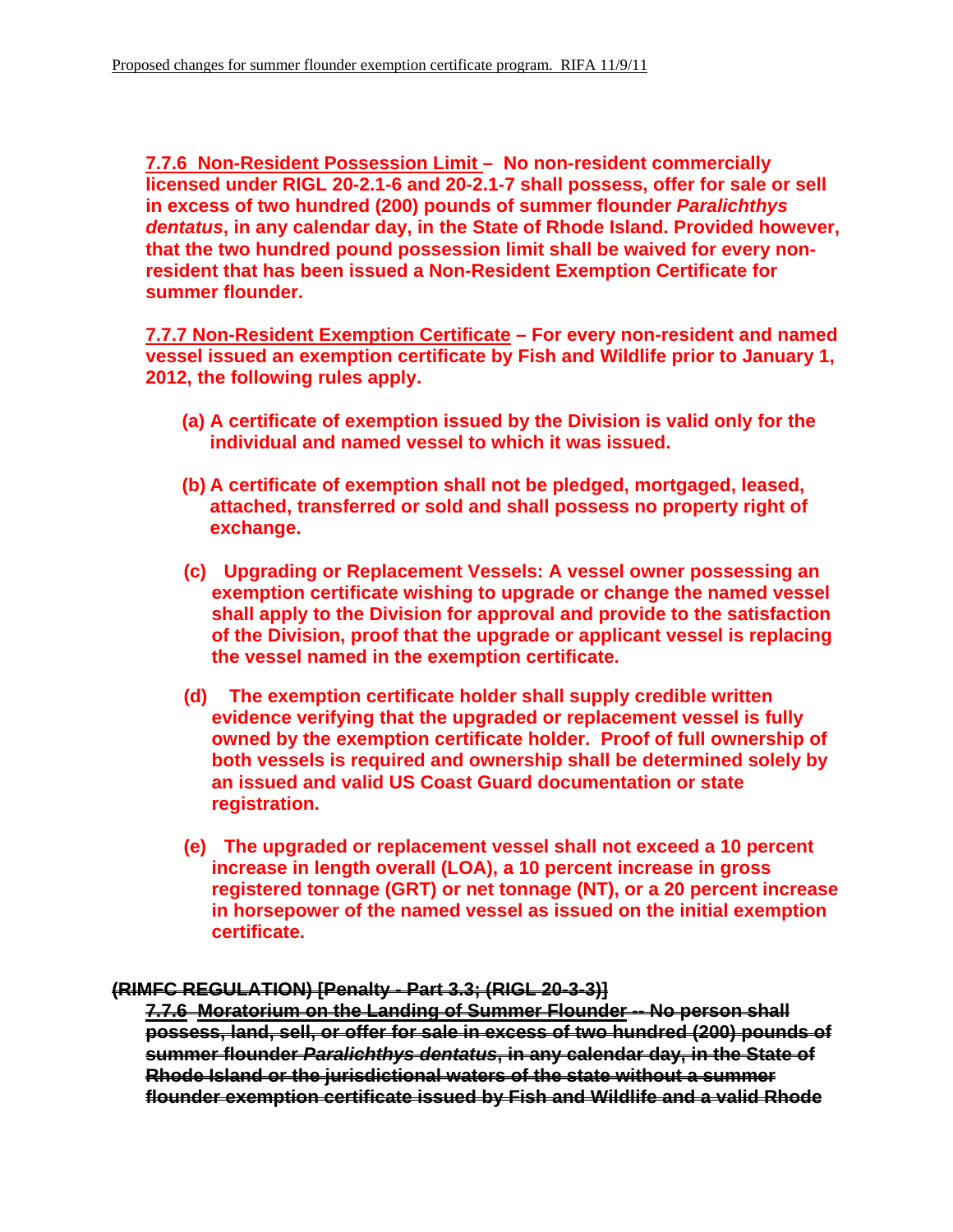**Island commercial fishing license. Application for a summer flounder exemption permit must be received by Fish and Wildlife prior to January 1, 1997. Provided, however, that the two hundred (200) pound daily limit shall be waived, during the 2010 calendar year, for any vessel whose owner does not have a summer flounder exemption certificate but has been authorized for participation by the Director in an approved summer flounder sector allocation pilot program, conducted pursuant to section 7.7.11.**

**7.7.7 Exemption Certificates -- Fish and Wildlife will issue an exemption certificate for a vessel if the owner of the vessel or his/her representative applies to Fish and Wildlife prior to January 1, 1997, for the issuance of such a certificate and demonstrates to the satisfaction of the Director that:**

**7.7.7-1 the operator of the vessel possesses a valid Rhode Island commercial fishing license to land summer flounder up to the amount permitted by the Rhode Island Marine Fisheries Council regulations; and**

**7.7.7-2 the subject vessel meets any of the following criteria:**

**a. the vessel was operated by a person who possessed a valid Rhode Island commercial fishing license and landed and sold in excess of one pound of summer flounder to a Rhode Island licensed dealer during the period from January 1, 1987, through December 31, 1992; or**

**b. the vessel fished exclusively in the Exclusive Economic Zone (EEZ) and landed and sold in excess of one pound of summer flounder to a licensed Rhode Island licensed dealer sometime during the period January 1, 1987, through December 31, 1992. The Department may require additional supporting documents including but not limited to the ship's logs, ice and fuel slips; or**

**c. the vessel replaces a vessel which was operated by a person who possessed a valid Rhode Island commercial fishing license, and the vessel being replaced landed and sold in excess of one pound of summer flounder to a Rhode Island licensed dealer during the period from January 1, 1987, through December 31, 1992, and if the vessel being replaced was lost by sinking or was otherwise destroyed, the replaced vessel is required to have been owned by the applicant at the time of the loss; or**

**d. the vessel replaces a vessel which fished exclusively in the EEZ and landed and sold in excess of one pound of summer flounder to a Rhode Island licensed dealer, during the period January 1, 1987, through December 31, 1992, and if the vessel being replaced was lost**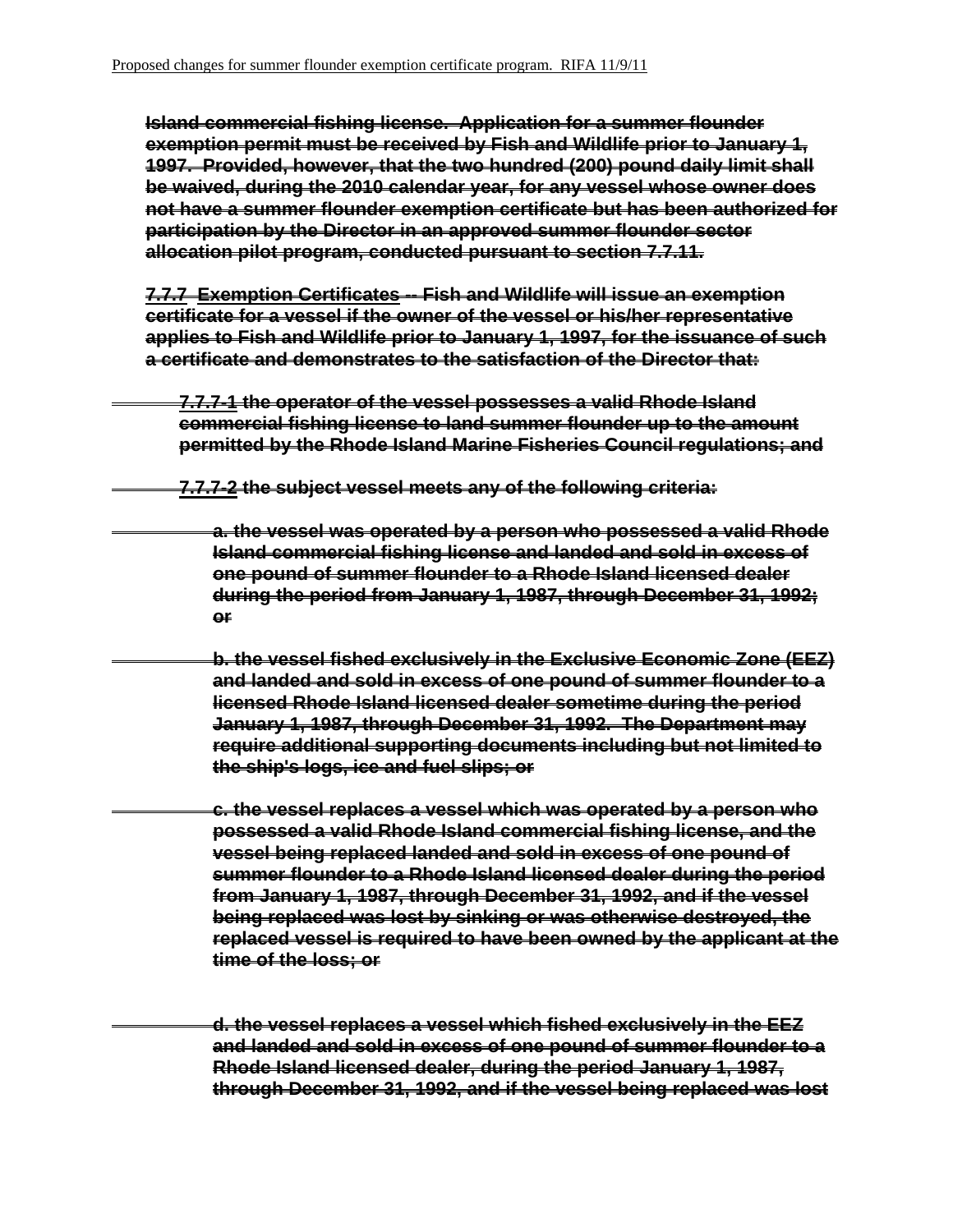**by sinking or was otherwise destroyed, the replaced vessel is required to have been owned by the applicant at the time of the loss.**

**e. If the vessel is replacing a vessel that was lost by sinking or was otherwise destroyed, documentation must be presented from a licensed insurance company, U.S. Coast Guard report, or some other valid evidence of ownership to the satisfaction of the Director.**

**7.7.8 Application for Certificate of Exemption -- A vessel is eligible to receive a Rhode Island Summer Flounder Exemption Certificate if it meets the following conditions. The applicant applying for an exemption certificate shall:**

**7.7.8-1 provide Fish and Wildlife with a copy of the operator's valid current Rhode Island commercial fishing license or non-resident landing license, and Federal Fluke Permit if the summer flounder is to be taken in the Exclusive Economic Zone (EEZ); and**

**7.7.8-2 submit a completed notarized application for said certificate; and**

**7.7.8-3 submit proof that the vessel meets the requirements set out in 7.7.7 and**

**7.7.8-4 provide a completed notarized waiver authorizing the Department to access records verifying that this vessel and operator meet the criteria set forth in 7.7.7; and**

**7.7.8-5 provide Fish and wildlife with a copy of the vessel's U.S. Coast Guard documentation papers or state issued boat registration certificate proving ownership of the vessel.** 

- **7.7.9 Submission of Application -- Application for an exemption certificate shall be mailed or submitted prior to January 1, 1997 to the office of Fish and Wildlife at: Oliver Stedman Government Center, 4808 Tower Hill Rd., Wakefield, RI 02879, Attention: Fluke Exemption.**
- **7.7.10 Transfer of Rhode Island Summer Flounder Certificate of Exemption**

**Any Certificate of Exemption issued by the Division is only valid for the vessel to which it is issued. A vessel may be sold with all certificates, permits (state and federal) and history transferred together or without the certificates, permits (state and federal) and history for purposes of replacing the vessel. In instances when a vessel owner retains all certificates, permits, and history they must be applied to a replacement vessel owned by said individual within ninety (90) days.**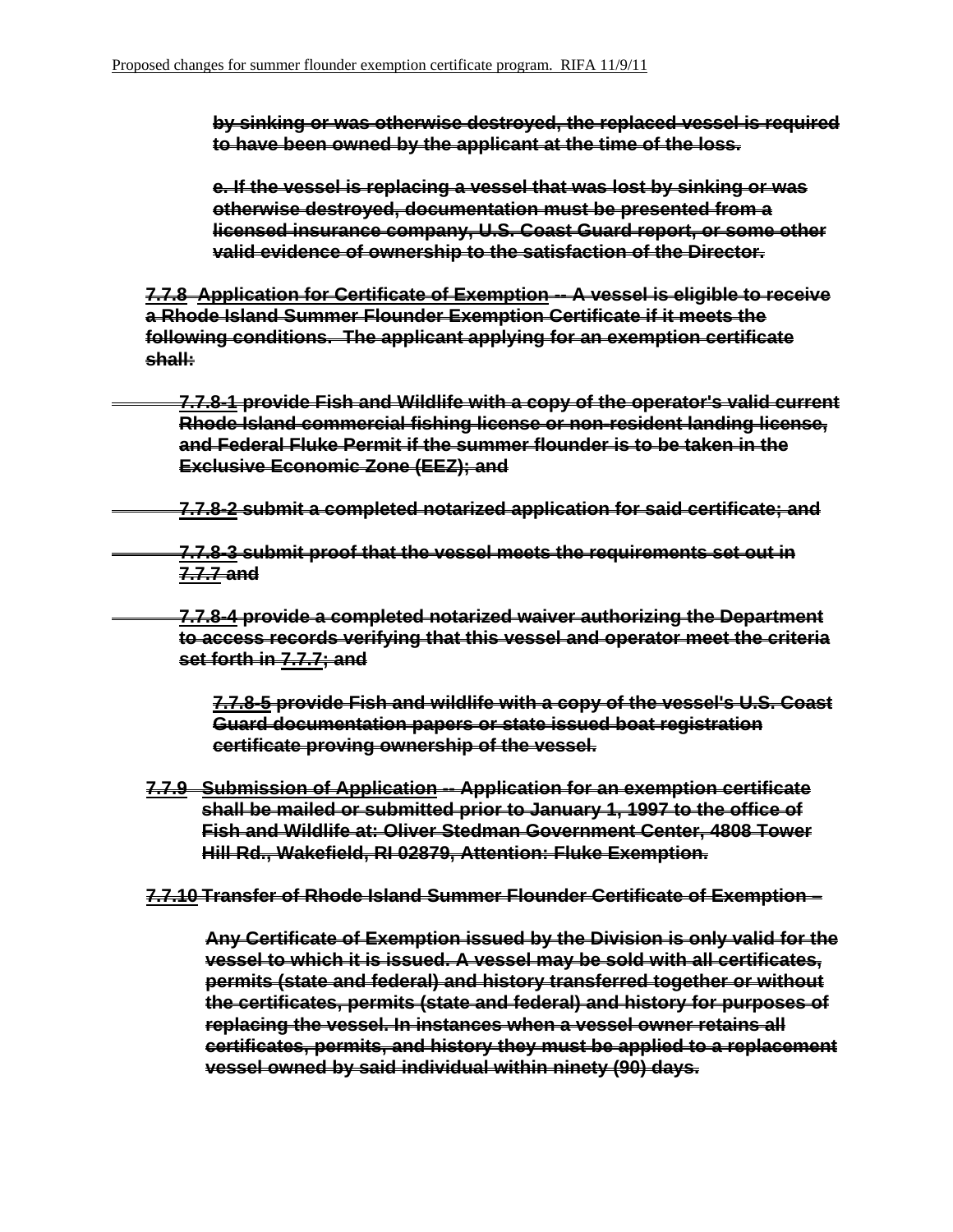- **(f) Change in ownership: A Certificate of Exemption is presumed to transfer with the vessel whenever it is bought, sold, or otherwise transferred, unless there is a written agreement, signed by the transferor/seller and transferee/buyer, or other credible written evidence, verifying that the transferor/seller is retaining the vessel's fishing and permit history for purposes of replacing the vessel. Individuals who purchase a vessel issued a Certificate of Exemption must supply credible written evidence verifying that they are the full owner of said vessel. Vessel ownership will be determined solely by an issued and valid (unexpired) US Coast Guard documentation or state registration.**
- **(g) Replacement Vessels: A vessel owner wishing to transfer a Certificate of Exemption issued by the Division must apply to the Division for approval and provide to the satisfaction of the Division of Fish and Wildlife proof that the applicant vessel is replacing a vessel which has been removed from the Summer Flounder Exemption Program (as described in 7.7.6)**

**(1) The vessel owner must supply credible written evidence verifying that the transferor/seller is retaining the vessel's Certificate of Exemption for purposes of replacing the vessel. If a vessel owner elects to sever the Certificate of Exemption from a vessel, the Certificate of Exemption may be transferred only to another vessel fully owned by said vessel owner. Proof of full ownership of both vessels is required. Vessel ownership will be determined solely by an issued and valid (unexpired) US Coast Guard documentation or state registration.**

**(2) Vessel permits (state and federal), Certificates of Exemption, and fishing history cannot be split.** 

**(3) Certificates of Exemption may not be combined to create larger replacements vessels.** 

**(4) The replacement vessel may not exceed a 10 percent increase in length overall (LOA), a 10 percent increase in gross registered tonnage (GRT) or net tonnage (NT), or a 20 percent increase in horsepower of the vessel's baseline specifications, as applicable.**

**(5) Vessel baseline specifications: The vessel baseline specifications in this section are the respective specifications (length, gross registered tonnage, net tonnage, horsepower) of the vessel that was initially issued a Certificate of Exemption.**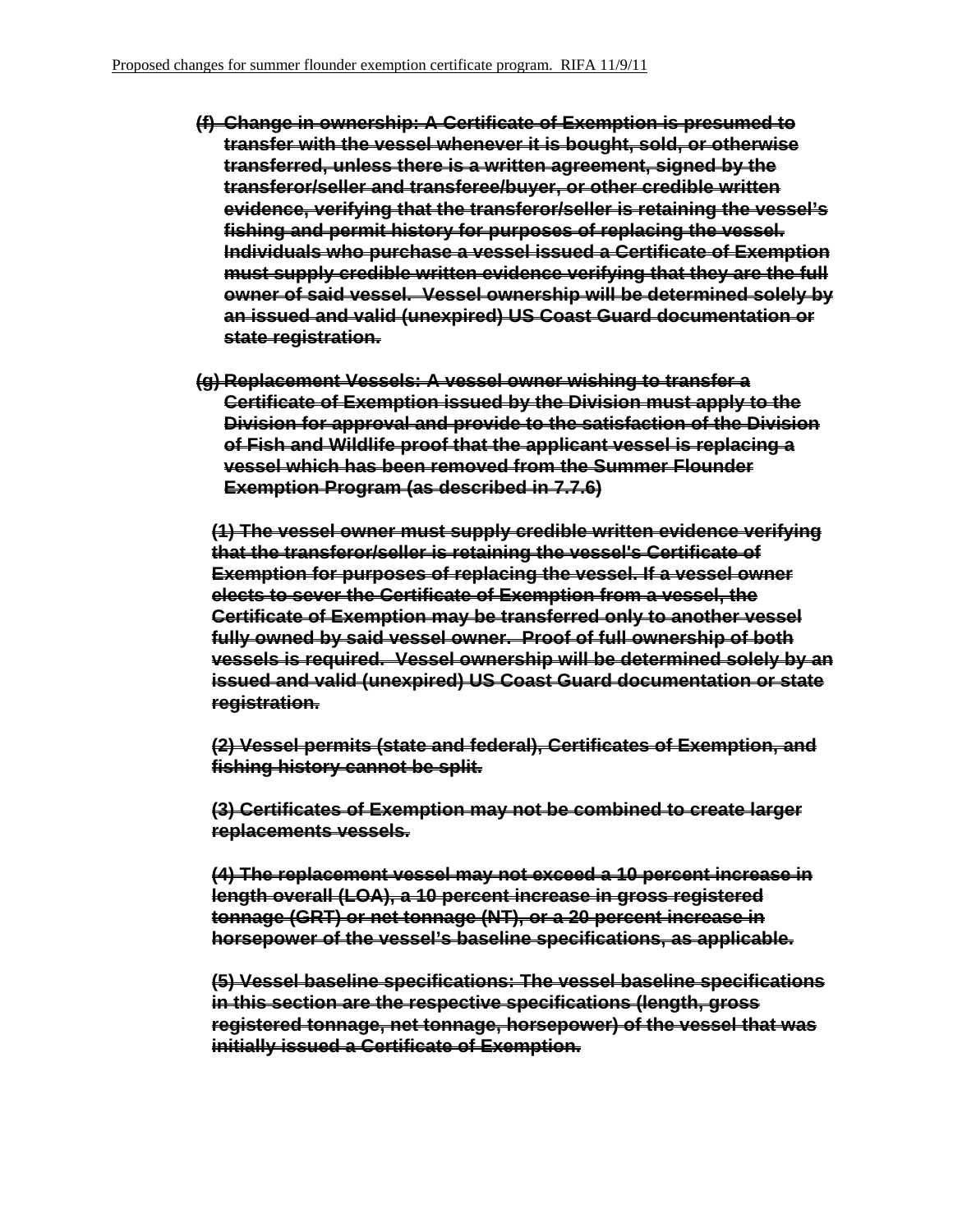**(6) A vessel may be upgraded, whether through refitting or replacement, and be eligible to retain a Certificate of Exemption, only if the upgrade complies with the following:**

- **i. The vessel's horsepower may be increased only once, whether through refitting or replacement. Such an increase may not exceed 20 percent of the horsepower of the vessel's baseline specifications, as applicable.**
- **ii. The vessel's length, GRT, and NT may be increased only once, whether through refitting or replacement. Any increase in any of these three specifications of vessel size may not exceed 10 percent of the vessel's baseline specifications, as applicable. If any of these three specifications is increased, any increase in the other two must be performed at the same time. This type of upgrade may be done separately from an engine horsepower upgrade.**
- **(c) Certificates of Exemption or permits may not be:** 
	- **(1) pledged, mortgaged, leased, or encumbered in any way;**
	- **(2) transferred with any retained right of repossession or foreclosure, or any condition requiring a subsequent transfer; or**
	- **(3) attached, distrained, or sold on execution of judgment.**
	- **(RIMF REGULATION) [Penalty Part 3.3; (RIGL 20-3-3)]**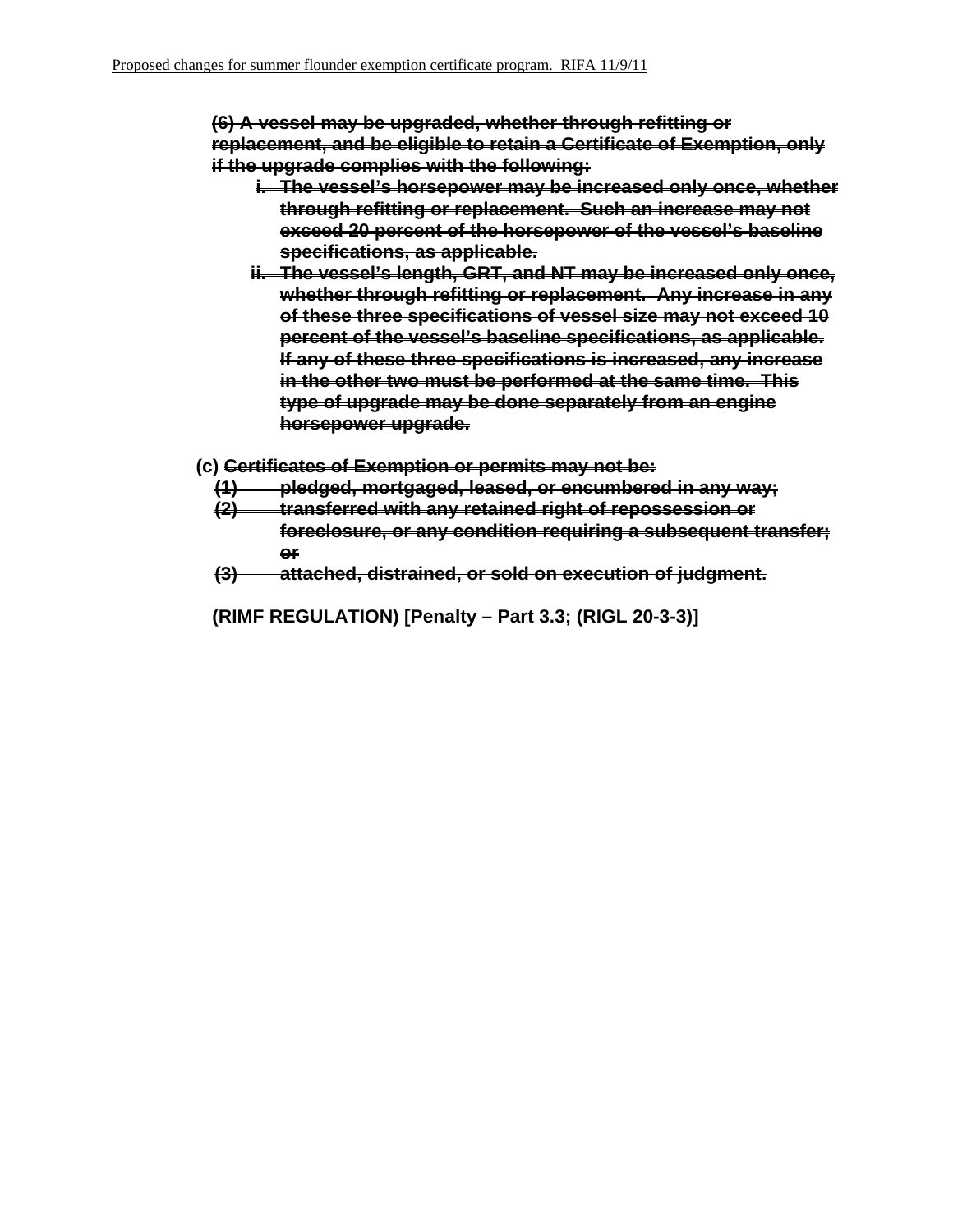

Stephen J. Medeiros President 401-826-2121

Capt. Richard C. Hittinger 1st Vice President 401-739-1875

> George S. Allen 2nd Vice President 401-849-4896

> > Peter O'Biso **Secretary** 401-783-2364

Capt. J. Edwin Cook Treasurer 401-885-0679

Thomas E. Smotherman Sargeant-At-Arms 401-255-2442

> Robert V. Blasi Board Member 401-949-4657

 Charles R. Bradbury Board Member 401-647-5305

 Capt. Edward J. Kearney Board Member 401-397-4513

William S. Sosnicki Board Member 401-822-2979

Roger O. Tellier Board Member 401-398-2670

Capt. Michael A. Warner Board Member 401-364-0027

June 20, 2012

Robert Ballou, Chief Division of Fish & Wildlife 235 Promendade Street Providence, RI

Dear Bob,

The Board of Directiors of the R.I. Saltwater Anglers Association has evaluated the possibility of RIDEM eliminating the Summer Flounder Exemption Certificate program and we are opposed to this elimination.

We believe such an action would be detrimental to the near-shore summer flounder populations that recreational fishers rely on for much of our fishing effort during the summer months. This would be caused largely by encouraging additional commercial effort on the part of the net fishery in inshore waters during summer months.

Please record our organization as **opposed** to the elimination of this Exemption Certificate program.

Respectfully,

Stephen J. Medeiros President

*The Rhode Island Saltwater Anglers Association represents over 6,500 recreational anglers and 30 affiliated clubs*

Blue Water Anglers • Bowling Green Fishing Club • Bristol County Striper Club • Benjamin's Fishing Club • Buckeye Brook Coalition Buzzards Bay Anglers Club • Connecticut Surfcasters Association • CT/RI Coastal Fly Fishers • East Bay Anglers • East Greenwich Yacht Club Galilee Tuna Club • Italian Progressive Fishing Club • Jamestown Striper Club • Massachusetts Beach Buggy Association • Massachusetts Striped Bass Association Narragansett Pier Sportfishing Association • Narragansett Salt Water Fishing Club • Narragansett Surfcasters • Newport County Saltwater Fishing Club • Ocean State Surfcasters • Old Colony Amphibians • Pioneer Valley Boat & Surf Club • Princeton Fishing Team Rhode Island Marine Trades Association • Rhode Island Mobile Sportfishermen • Rhode Island Party & Charter Boat Association Rhody Fly Rodders • Slater Mill Fishing Club • St. John's Fishing Club • Stripercoast Surfcasers • Thundermist Striper Club United Fly Tyers of Rhode Island • Weekapaug SurfCasters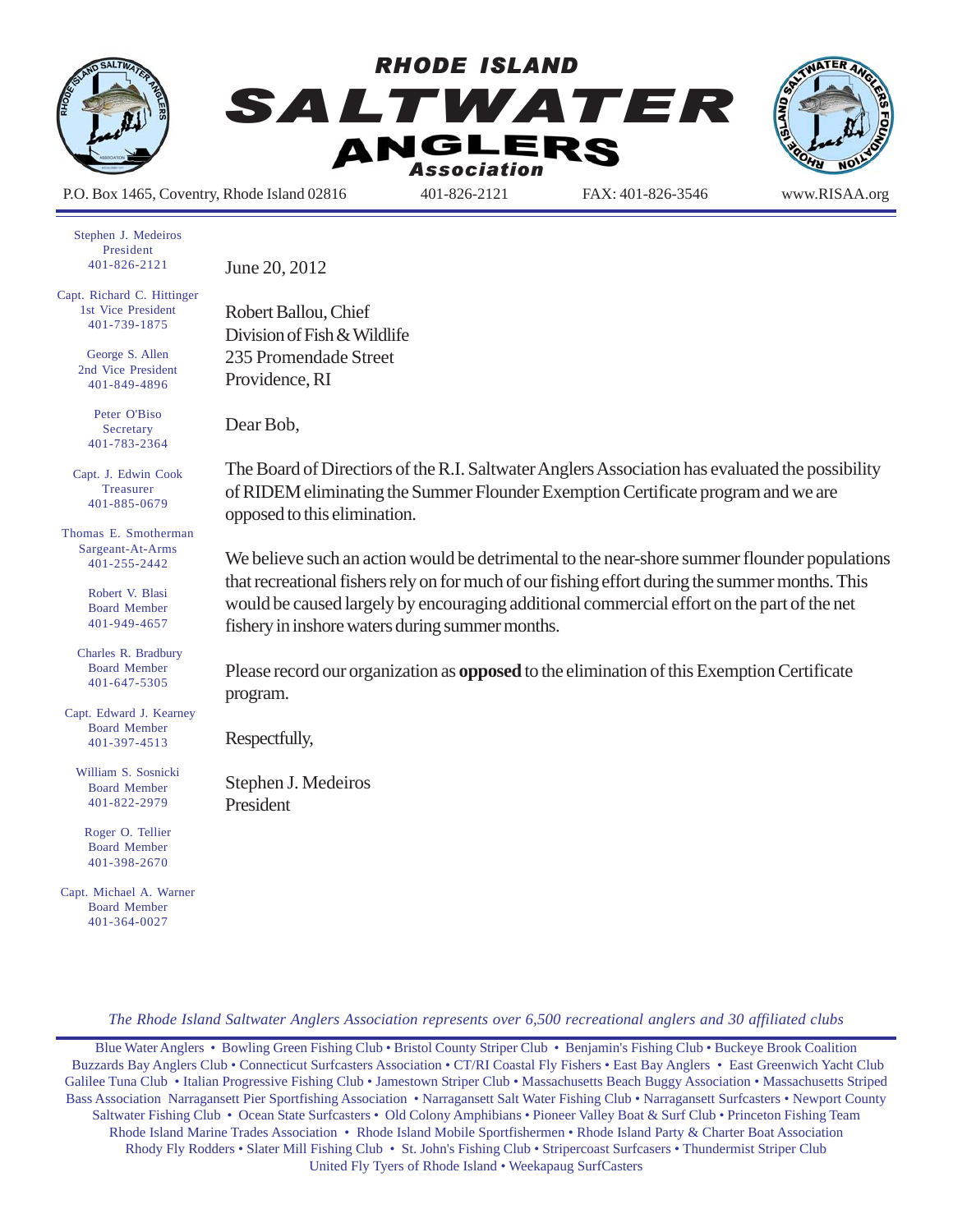

To: Richard Hittenger, Chair

June 20, 2012

Summer Flounder Advisory Panel

Re: Proposal to Eliminate the Summer Flounder Exemption Certificate

The Rhode Island Commercial Rod & Reel Association has serious concerns about the proposal to eliminate the summer flounder exemption certificate that is scheduled to be discussed at the Summer Flounder Advisory Panel meeting to be held on June 20, 2012.

The exemption program was instituted in 1995 to protect the fishery from over harvesting. While the fishery has shown that it is recovering, it is not the time to take two steps backward and jeopardize the delicate balance we have achieved. Our concerns include:

- We are in the first year of a seven day fishery. It is incumbent that we evaluate the effect of this change before we modify other variables in the fishery.
- If the exemption certificate were eliminated all State water fishermen would be able to fish in the aggregate program, drastically increasing effort on the species within State waters. This would have a devastating effect on the party/charter, recreational, and commercial rod & reel fishermen.
- The proposed change would encourage the activation of latent gill net endorsements and greatly increase the number of panels in the water. Those nets would remain in the water continuing to fish for other species after the fisherman has reached his fluke limit. but they would continue to kill summer flounder. This increase in effort from gill nets and mobile gear will result in early closure of the seasons.
- Mobile gear fishermen would be unlikely to dock the boat each day after they limit out on fluke as there are other fish to catch, and as a result more fluke will wasted as they are thrown back dead into the sea as a result of high grading and an increase in discards.
- There will be a negative economic impact on those fishermen that currently hold exemption certificates. Consideration should be given to those that have invested in their business model following the State program.

If there is a belief that the program has outlived its usefulness, it should only be discussed after the Division of Fish and Wildlife has been able to thoroughly study the economic and biological impacts of such an action, and has presented that information to the public for review.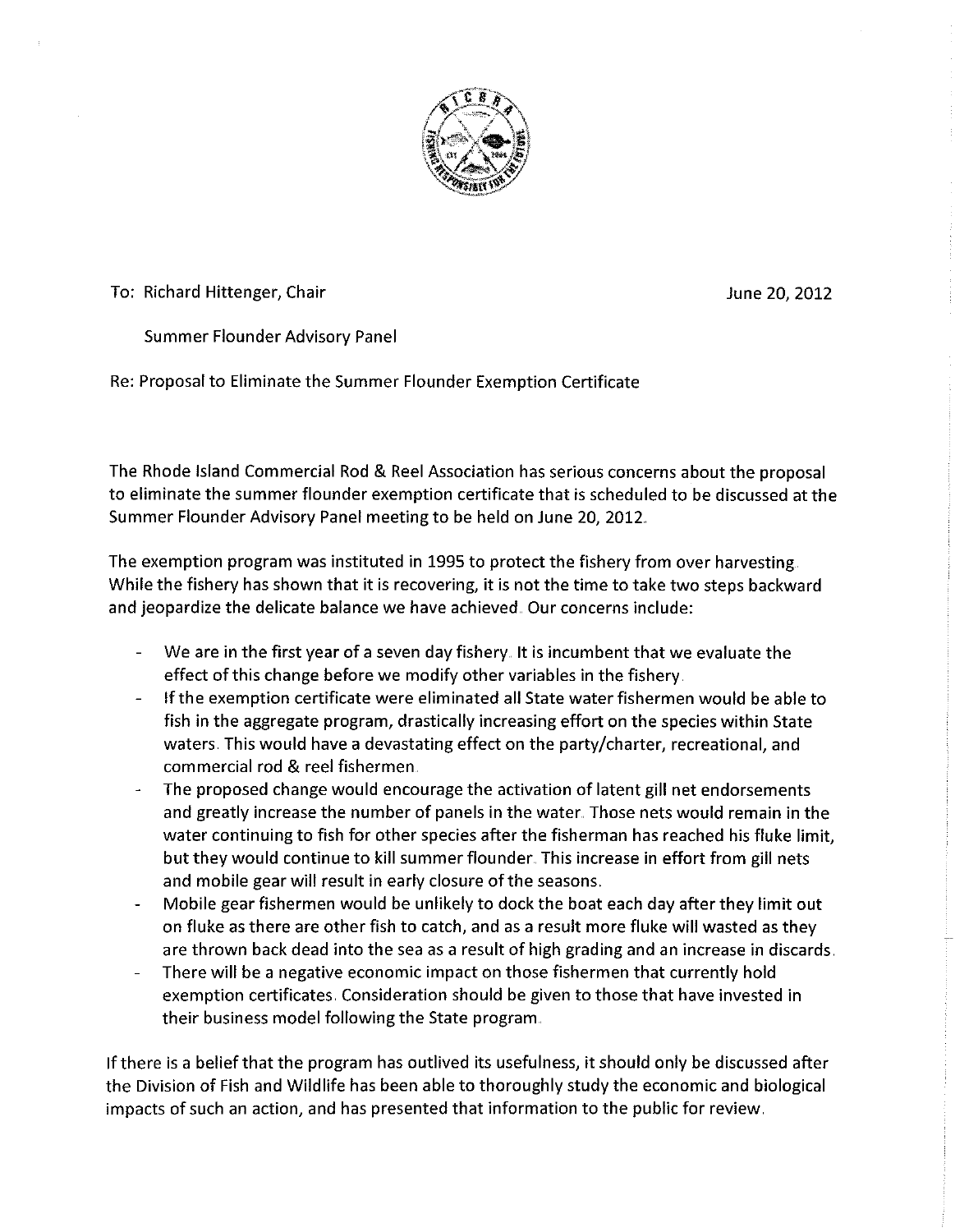

It is our recommendation that the Advisory Panel rejects this proposal and remains at status quo.

Jerry Tremblay, Treasurer

Rhode Island Commercial Rod & Reel Association

Voting Member Summer Flounder Advisory Panel